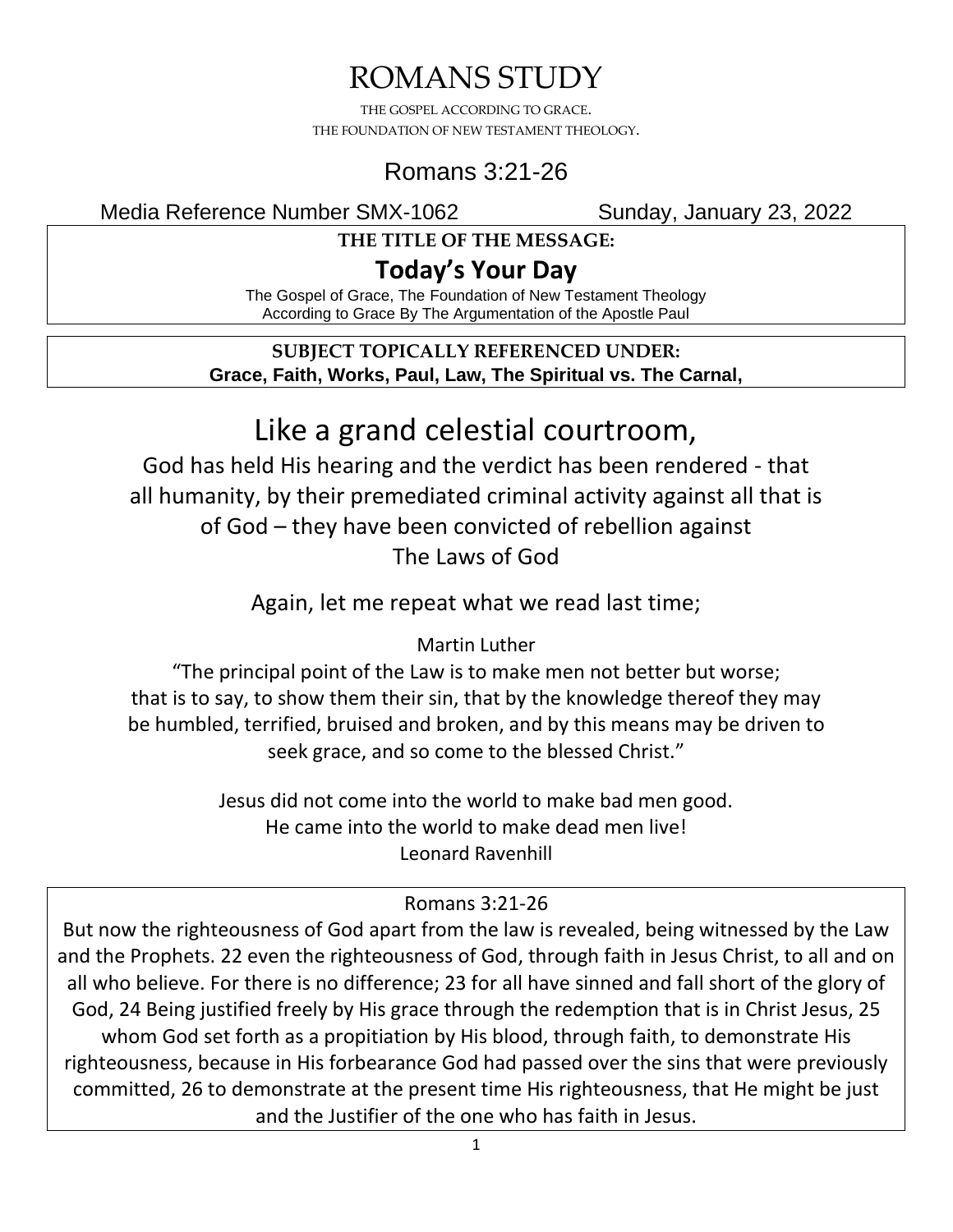I've repeatedly told you since the beginning of the study of this book that Romans is viewed as The Magna Carta of Christian doctrine. It has been labeled that The Believers Constitution – and the great evangelist of yesteryear, Dwight L. Moody declared that this is The Christians Declaration of Independence.

# All of this for good reason because

#### Romans 3:19-20

Now we know that whatever the law says, it says to those who are under the law, that every mouth may be stopped, and all the world may become guilty before God. 20 Therefore by the deeds of the law no flesh will be justified in His sight, for by the law is the knowledge of sin.

> And so now, just like fresh air blowing into your face after the preceding chapters of Romans 1,2 and 3:20…

### **Now - we come to the greatest news that a human soul could hear in all of life and it's my prayer that not one word is lost on anyone here today.**

Romans 15:4

For whatever things were written before were written for our learning, that we through the patience and comfort of the Scriptures might have hope.

> Can I get you to write down this word; Impute or Imputed. It's an Old English word meaning to; Assign, Designate, or to Appoint.

From the Greek word Ellogeo meaning to; charge to one's account, to impute, imputed, to take away (but not diminish) and to place upon another (with full effect or value)

2 Corinthians 5:18

Now all things are of God, who has reconciled us to Himself through Jesus Christ, and has given us the ministry of reconciliation, 19 that is, that God was in Christ reconciling the world to Himself, not imputing their trespasses to them, and has committed to us the word of reconciliation.

> The God of the Bible – by His loving intensity is seeking to cause you to become urgent about His truth.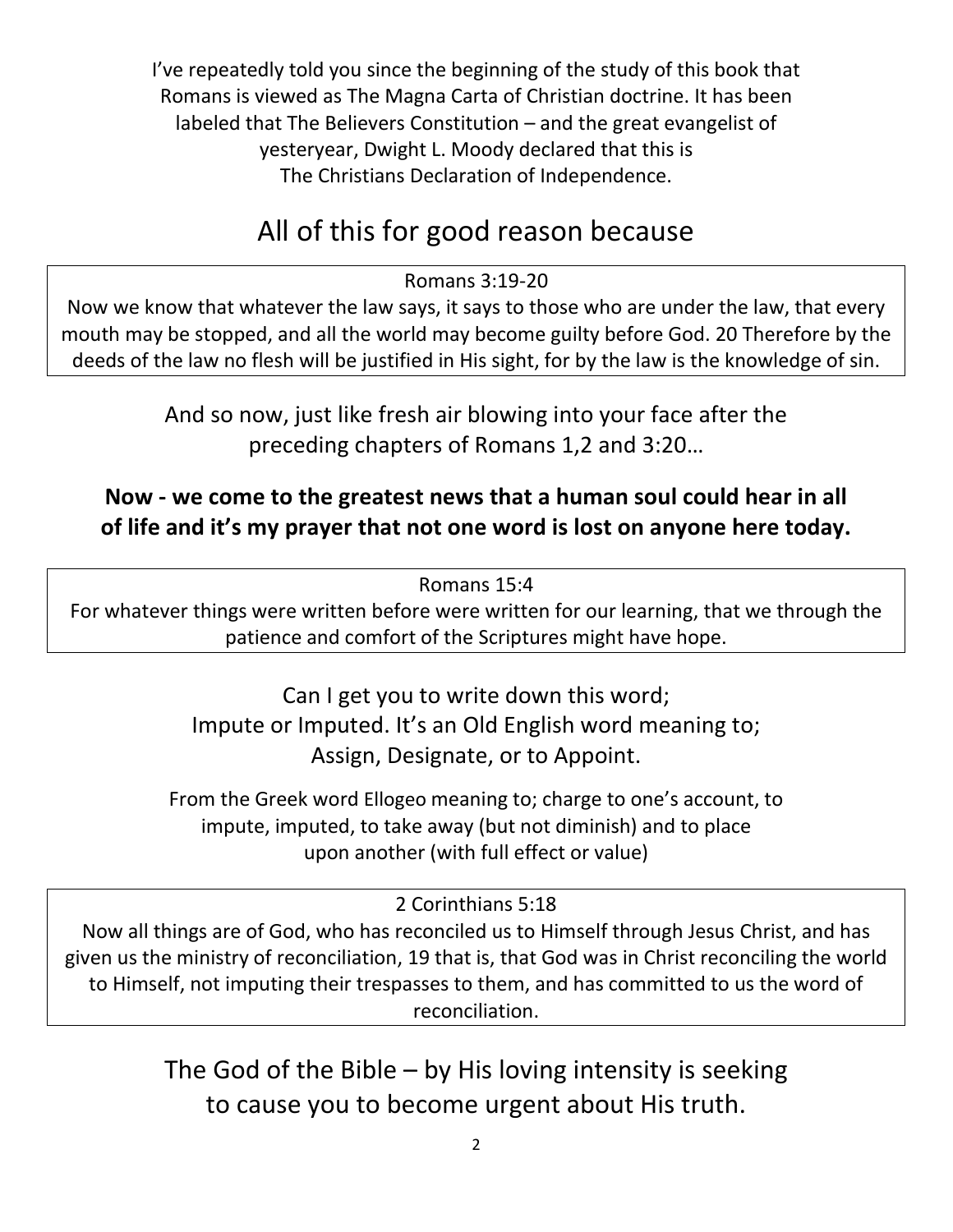3

Matthew 24:36

"But of that day and hour no one knows, not even the angels of heaven, but My Father only. 37 But as the days of Noah were, so also will the coming of the Son of Man be.

Imagine that - for 120 years Noah preached the Gospel while building in Ark don't you think for a moment that that would've generated a cause of urgency in those who are standing around looking at this nut job building a ship in his front yard?

Then the LORD saw that the wickedness of man was great in the earth, and that every intent of the thoughts of his heart was only evil continually.

2 Peter 2:5 but God saved Noah, one of eight people, a preacher of righteousness, bringing in the flood on the world of the ungodly;

By faith Noah, being divinely warned of things not yet seen, moved with godly fear, prepared an ark for the saving of his household, by which he condemned the world and became heir of the righteousness which is according to faith.

# **Today's Your Day**

1.) Because of what you're hearing today vs. 21-23

**Today's Your Day Because Of What You're Hearing Today**

1a.) Do you hear the freedom? vs. 21-22a

Verse 21-22a

But now the righteousness of God apart from the law is revealed, being witnessed by the Law and the Prophets. 22 even the righteousness of God,

We now come to what is referred to as the gospel of justification.

With these two little words **"But Now"** in English, the entire trajectory of the book of Romans now begins to take shape.

Hebrews 11:7

## Genesis 6:5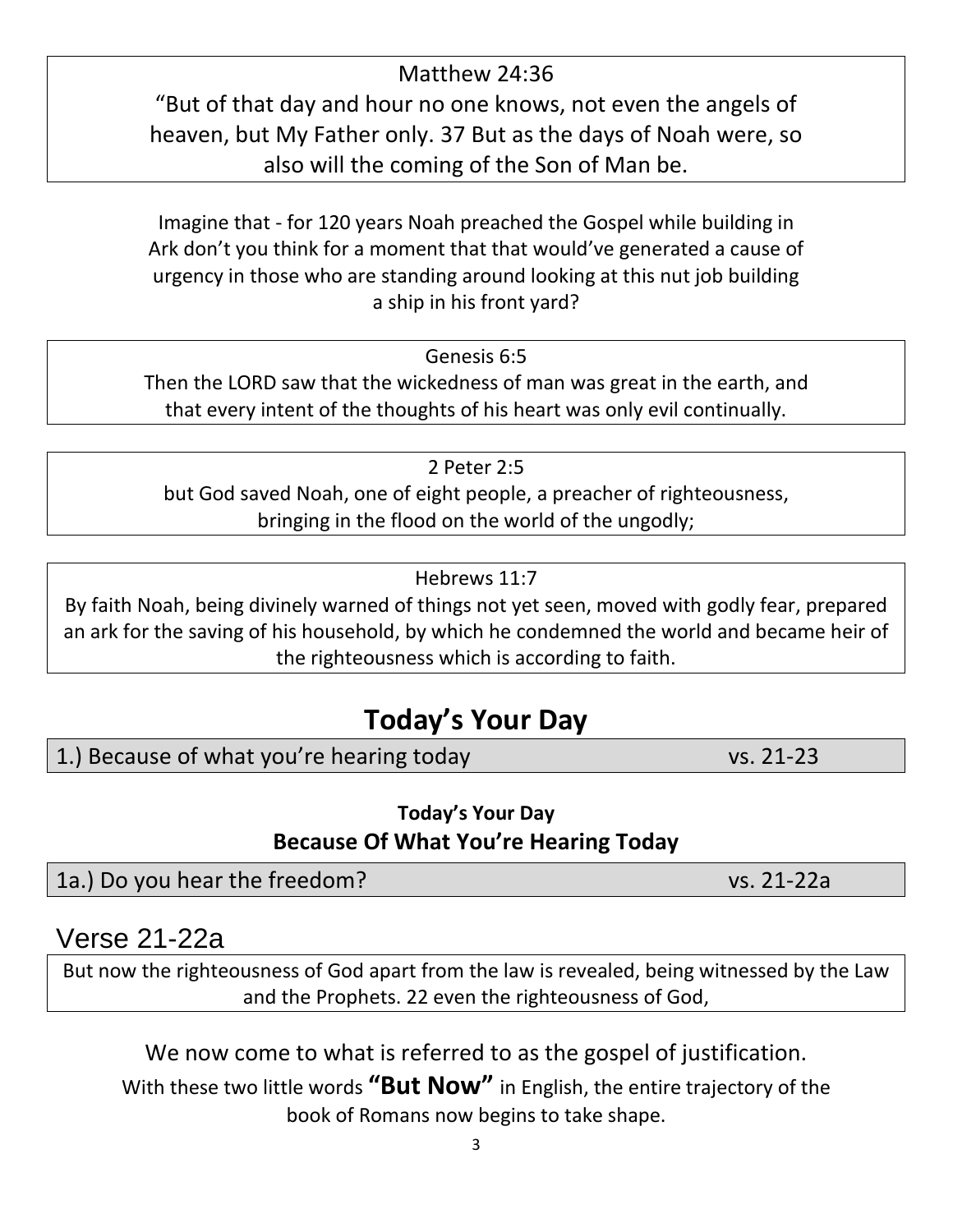These Two Little Words Pack More Power Than All The Nuclear Bombs Ever created.

### This **"But Now"** Combination is a Preamble to the Great announcement ever been declared to mankind.

# This **"But Now"** answers the indictments against us.

Romans 1:18

For the wrath of God is revealed from heaven against all ungodliness and unrighteousness of men, who suppress the truth in unrighteousness,

#### Romans 2:5

But in accordance with your hardness and your impenitent heart you are treasuring up for yourself wrath in the day of wrath and revelation of the righteous judgment of God,

#### Romans 3:19-20

We know that whatever the Law says, it says to those who are under the Law, that every mouth may be stopped, and all the world may become guilty before God. 20 Therefore by the deeds of the Law no flesh will be justified in His sight, for by the law is the knowledge of sin.

## Verse 21a

But now the righteousness of God apart from the law is revealed,

This is such a radical declaration that it causes all other pursuits of God or gods to come to an end. No sane person after reading this would pursue any other form of righteousness but that comes from the very hand and mouth of God.

## Verse 21b

being witnessed by the Law and the Prophets.

### Verse 22

22 even the righteousness of God,

This simple little word "even" causes the Christians heart to skip a beat. This word leads us to the all sufficient grace of God is seen in His all-sufficient Righteousness the overwhelming and full complete righteousness. It means that there is no greater righteousness than this righteousness imputed or bestowed upon us !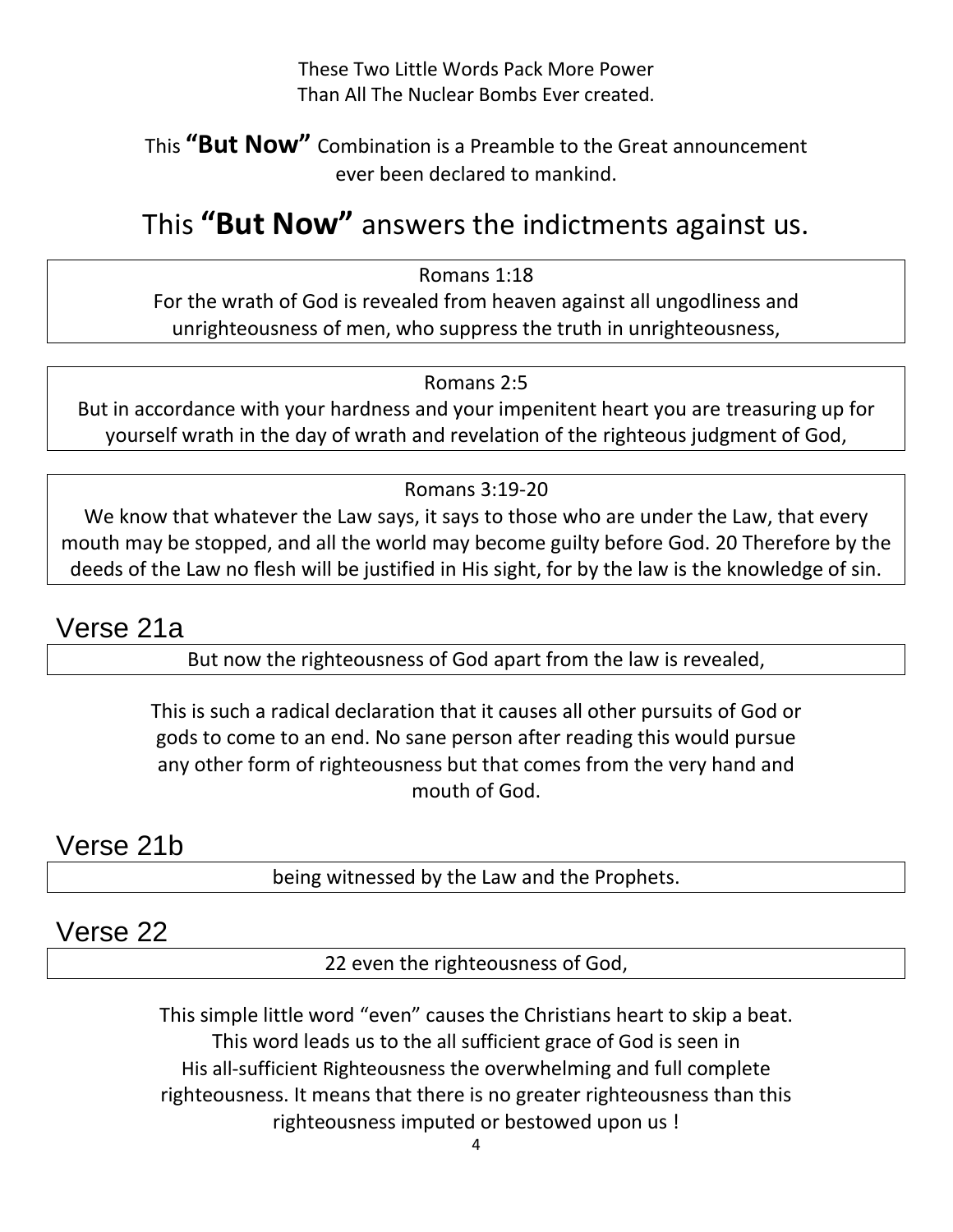### **Today's Your Day Because Of What You're Hearing Today**

### 1b.) Do you hear the heart of God? vs. 22b

### Verse 22b

through faith in Jesus Christ, to all and on all who believe. For there is no difference;

How can this possibly be true – that there is no castes system with God? What does He mean when He says "There is no difference?"

It's Impossible for us to fathom – but God's love is literally, equally and perfectly available to all of mankind – if mankind is willing to respond to such love.

#### Isaiah. 53:6,10

All we like sheep have gone astray; we have turned, every one, to his own way; and the LORD has laid on Him the iniquity of us all, :10 Yet it pleased the LORD to bruise Him; He has put Him to grief. When You make His soul an offering for sin, He shall see His seed, He shall prolong His days, and the pleasure of the LORD shall prosper in His hand.

# **This is Better Caught than Taught Right Here;**

John 6:27-29

Do not labor for the food which perishes, but for the food which endures to everlasting life, which the Son of Man will give you, because God the Father has set His seal on Him." 28 Then they said to Him, "What shall we do, that we may work the works of God?" :29 Jesus answered and said to them, "This is the work of God, that you believe in Him whom He sent."

### **Today's Your Day Because Of What You're Hearing Today**

1c.) Do you hear his honesty? vs. 23

Verse 23

23 for all have sinned and fall short of the glory of God,

Let's Play the Game "Who Can Jump to Catalina Leap?" The first one who can jump from the Huntington Beach Pier, 26 miles to The Bay of Avalon without getting wet – wins!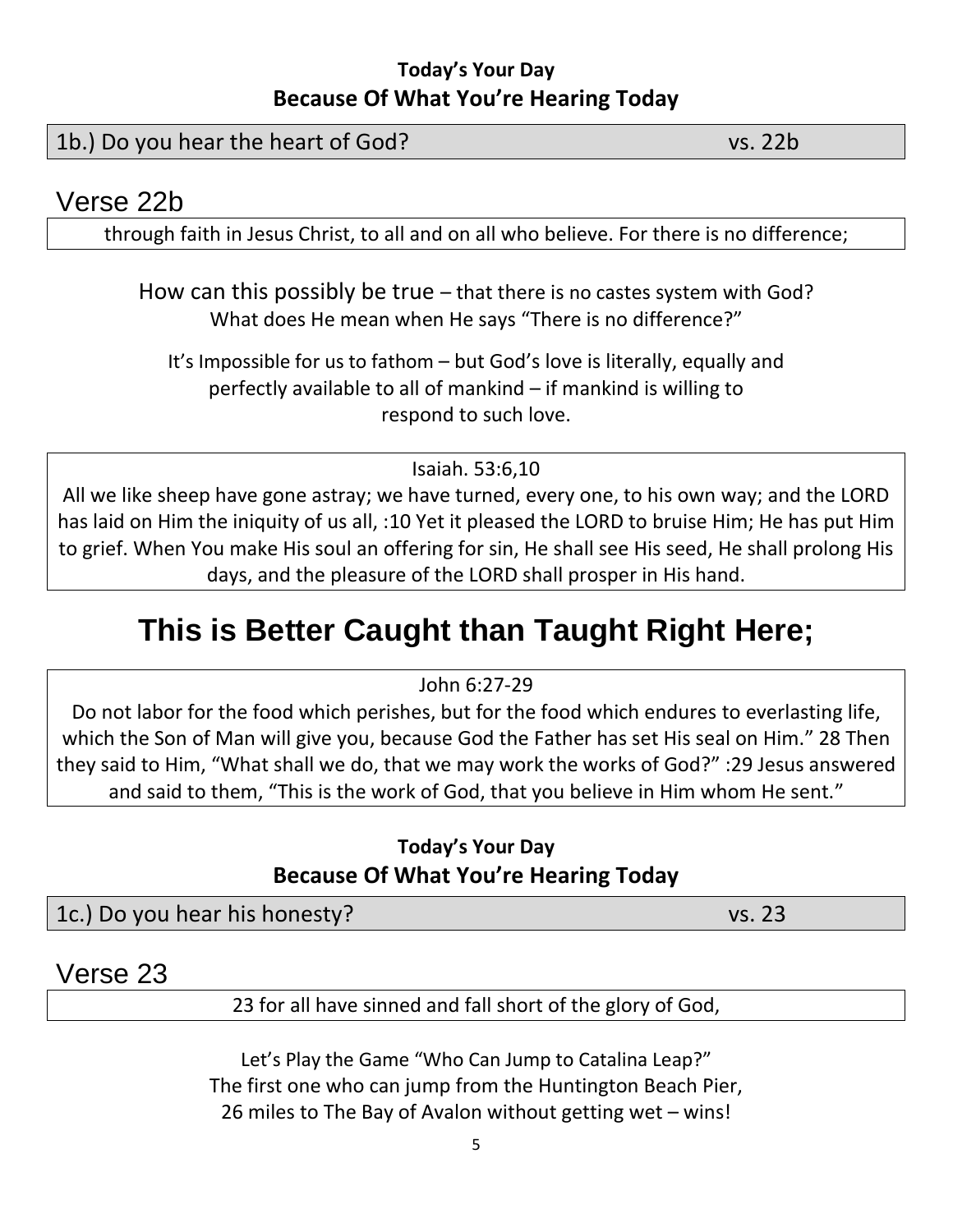## **Today's Your Day**

### 2.) Because of what you're learning today vs. 24-25a

24 Being justified freely by His grace through the redemption that is in Christ Jesus, 25 whom God set forth as a propitiation by His blood, through faith, to demonstrate His righteousness,

### **Today's Your Day Because Of What You're Learning Today**

| 2a.) Learn that there's a recreation from God | vs. 24 |
|-----------------------------------------------|--------|
|-----------------------------------------------|--------|

### Verse 24

24 Being justified freely by His grace through the redemption that is in Christ Jesus,

This "Being justified freely" is a difficult thing to grasp. Simply put – someone had to pay the price for someone else to go free.

Whenever someone is forgiven – the one that has been sinned against is the only one who can prove forgiveness. Did ya'll hear that? Only the one that has suffered the offense, the wound, the pain can be the one who issues forgiveness.

## The Headlines Read… "Judge Settles Rent Dispute With Own Money"

#### <https://www.deseret.com/2000/6/11/19512239/judge-settles-rent-dispute-with-own-money>

FAIRFAX, Va. (AP) -- Judge Donald McDonough handles about 150 landlord-tenant disputes a day, but the verdict he gave a deaf couple facing eviction was unique. (the verdict was "guilty") The case involved Deborah Morris and Louis Swann, who were taken to court by their landlord because they were \$250 short on their rent. After hearing arguments, the judge abruptly left the courtroom, then returned a minute later holding two \$100 bills and a \$50 bill. "Consider it paid," said the Judge, leaning over the bench and handing his own money to the landlord's stunned attorney on Friday. As a sign-language interpreter translated, Morris pressed her hands to her chest. "I couldn't say a word," said Morris, 48. "It just blew me away." The couple, married in October, learned only recently that their married status meant a drop in Morris' disability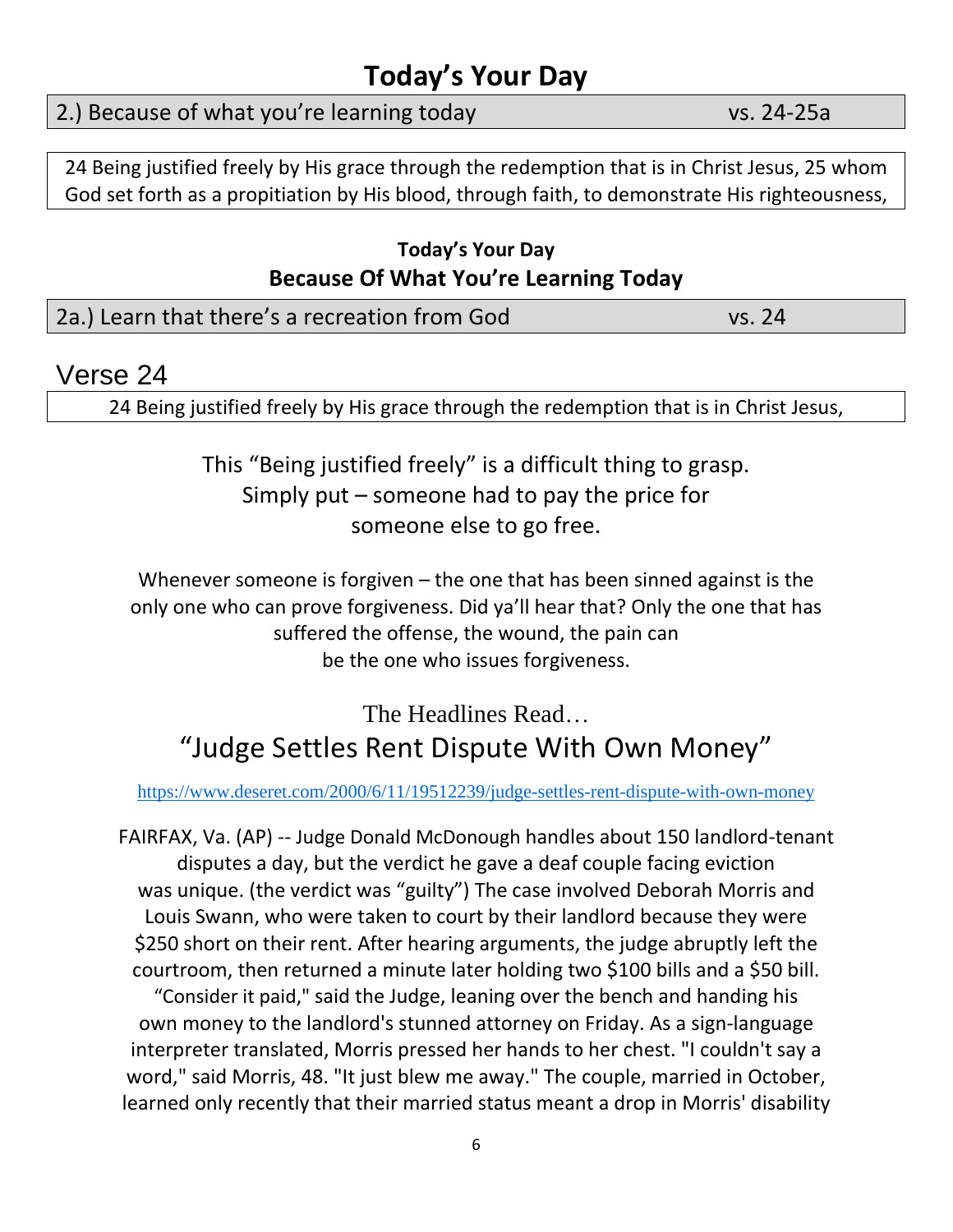benefits. Without the aid, they couldn't pay their \$630 monthly rent, Morris said. Judge Donald McDonough, 55, declined to be interviewed. *"Only in America," said prosecutor Robert F. Horan Jr. "I've heard of judges suspending judgments. I've never heard of a judge chipping in."*

# The transfer of funds came from the Just and was gifted to the Unjust.

### **Today's Your Day** 2b.) Learn that there's a power with God vs. 25a

### Verse 25

25a whom God set forth as a propitiation by His blood,

Regarding This Verse;

John Calvin "there is not probably in the whole Bible passage which sets forth more profoundly the righteousness of God in Christ "

this is a remarkable, and almost impossible thing to imagine for the Jewish mind (we gentiles fail as well) and that is; the connotation here, the imagery is that of the mercy seat that was the lid to the Ark of the covenant in the temple. It was hidden from view except once a year – the high priest entered in to make atonement for the sins of the nation of Israel.

**propitiation** grk: hilasterion

the appointed person, place or thing that makes atonement, the person (sacrifice) the place (lid of the Ark) and the thing being the seat or thing of mercy or mercy-seat.

Exodus 26:31-34 NIV

"Make a veil of blue, purple and scarlet yarn and finely twisted linen, with cherubim woven into it by a skilled worker. 32 Hang it with gold hooks on four posts of acacia wood overlaid with gold standing on four silver bases. 33 Hang the veil from the clasps and place the Ark of the Covenant behind the veil. The veil will separate the Holy Place from the Most Holy Place. 34 Put the Mercy Seat (atonement cover) on the Ark of the covenant in the Most Holy Place.

(According to the writings of Flavus Josephus, the first century Jewish historian – the Veil was 60 feet high, 20 feet wide. Reports regarding the Veil thickness varies from as thin as 4" to as thick as 6")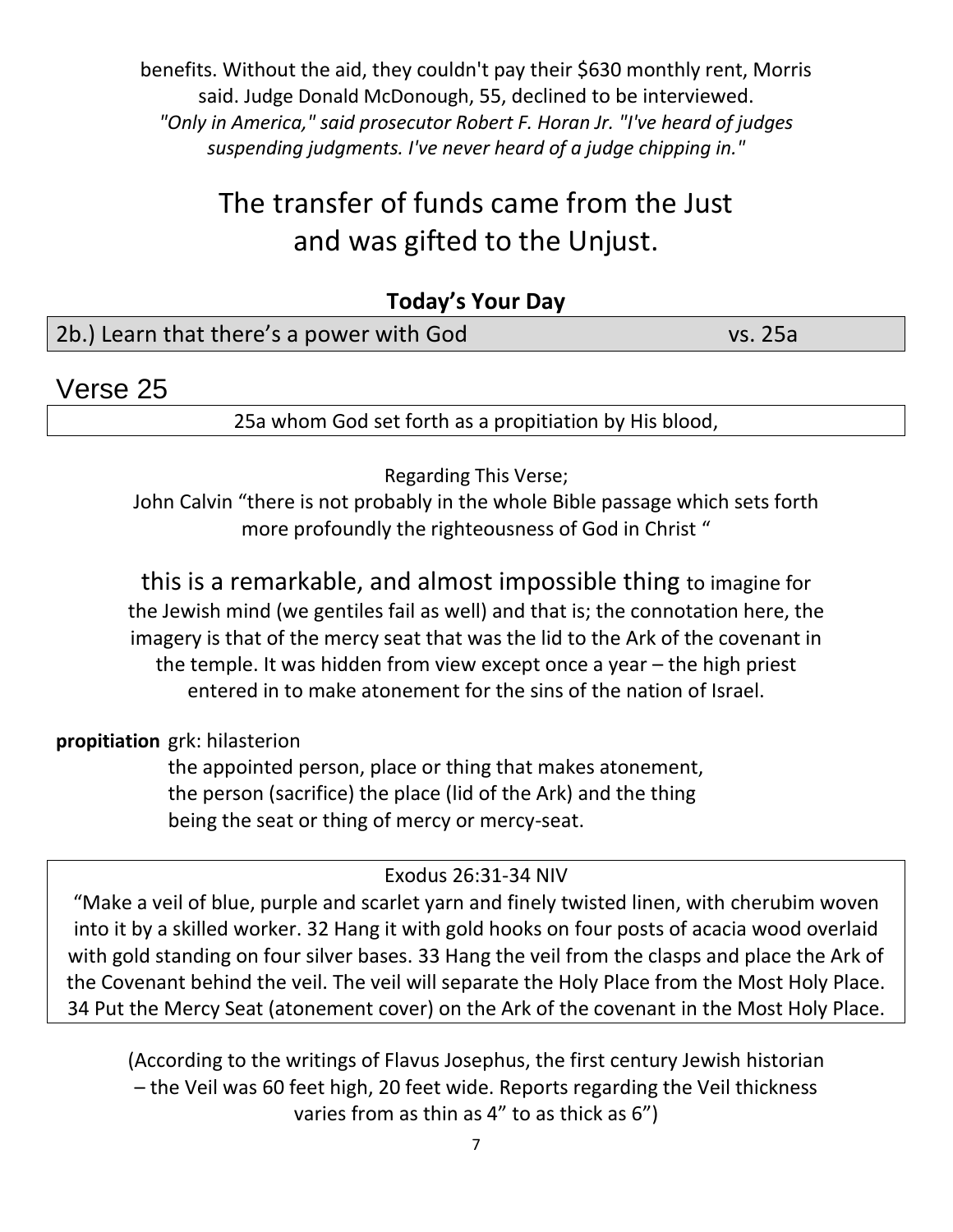This verse is saying that "God took the mercy seat that was hidden and made it public, made available, made it approachable by "Setting Forth" His Son Jesus Christ as the offering for our sins.

#### Matthew 27:50-51 And Jesus cried out again with a loud voice, and yielded up His spirit. :51 Then, behold, the veil of the temple was torn in two from top to bottom;

### **Today's Your Day Because Of What You're Learning Today**

| 2c.) Learn that there's a price paid by God<br>vs. 25b |  |
|--------------------------------------------------------|--|
|--------------------------------------------------------|--|

## Verse 25b

25b through faith, to demonstrate His righteousness,

### **Demonstrate** grk: endeixis to point out, to stand and signal to, to display the route or the answer or the remedy

Hebrew 10:19-22

Therefore, brethren, having boldness to enter the Holiest by the blood of Jesus, 20 by a new and living way which He consecrated for us, through the veil, that is, His flesh, 21 and having a High Priest over the house of God, 22 let us draw near with a true heart in full assurance of faith,

# **Today's Your Day**

| 3.) Because of what you're deciding today<br>vs. 25b-26 |  |
|---------------------------------------------------------|--|
|---------------------------------------------------------|--|

3a.) Have you decided to find an end to yourself? vs. 25b

## Verse 25b

25b because in His forbearance God had passed over the sins that were previously committed,

Forbearance // Passed Over

**Today's Your Day**

## **Because Of What You're Learning Today**

3b.) Have you decided to think again about God? vs. 26a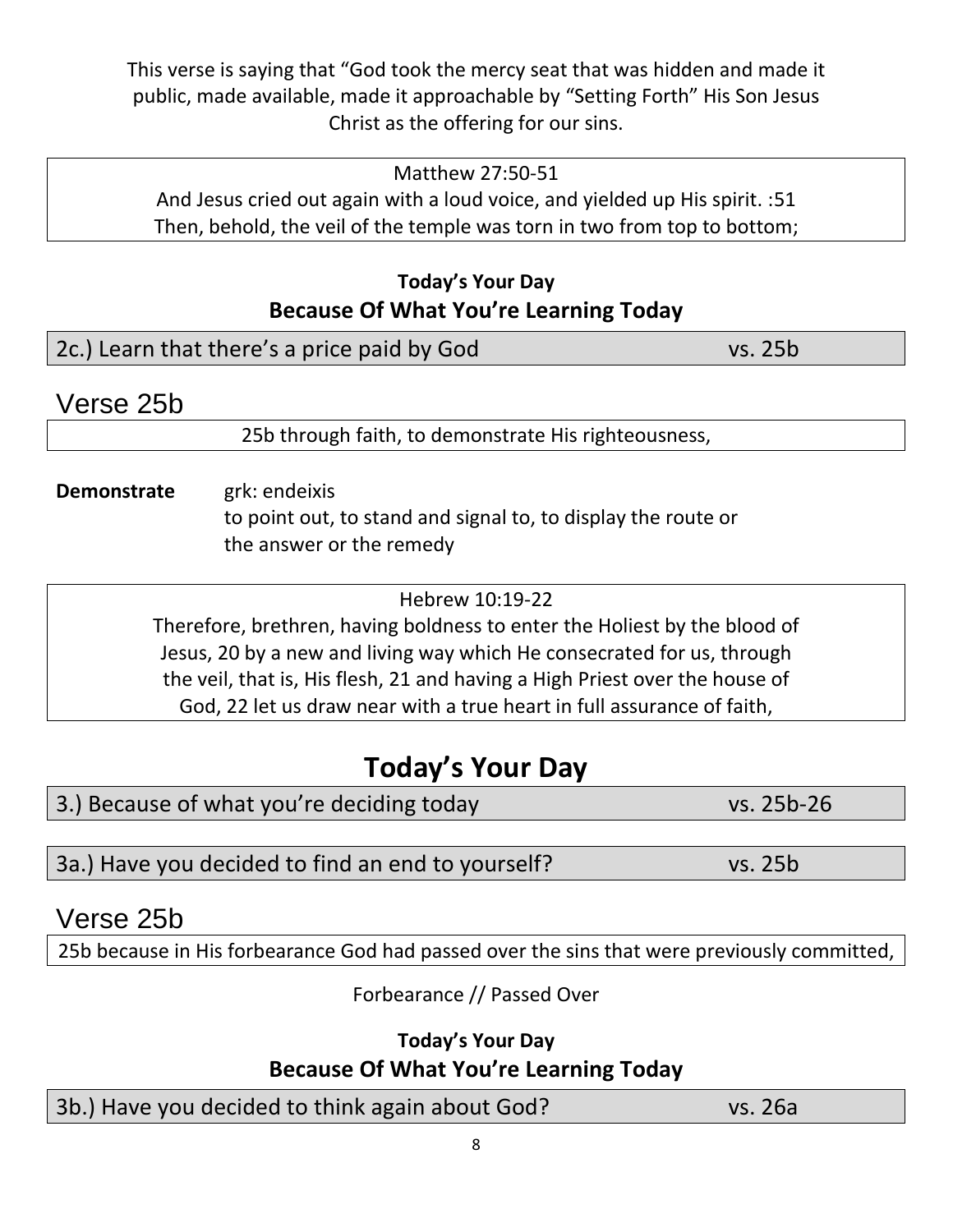Verse 26a

26a to demonstrate at the present time (now, today, in the moment) His righteousness,

### **The Present Time**

From the human perspective, in His human form, Jesus Christ incarnate achieved eternal life through sheer merit by His obedience to the Father. He is the only Man who ever deserved eternal life simply by the way He lived. Jesus Christ is the radical righteousness of God revealed.

He is the Living Word made flesh.

Dr. R. Kent Hughes

1 Corinthians 1:30 But of Him you are in Christ Jesus, who became for us wisdom from God and righteousness and sanctification and redemption.

### **Today's Your Day Because Of What You're Learning Today**

3c.) Have you decided to make it all about Jesus? vs. 26b

Verse 26b

that He might be Just and (be) the Justifier of the one who has faith in Jesus.

#### Numbers 14:18

"The LORD is longsuffering and abundant in mercy, forgiving iniquity and transgression; but He by no means clears the guilty, visiting the iniquity of the fathers on the children to the third and fourth generation.'

#### Nahum 1:3

The LORD is slow to anger and great in power, and will not at all acquit the wicked.

#### Exodus 34:7

Keeping mercy for thousands, forgiving iniquity and transgression and sin, by no means clearing the guilty, visiting the iniquity of the fathers upon the children and the children's children to the third and the fourth generation."

# God's Impossible Problem.

How does a Holy Just God, Let the Guilty Go Free after He has Already Declared that The Wicked must Die for Their Own Sin. The Ungodly must be